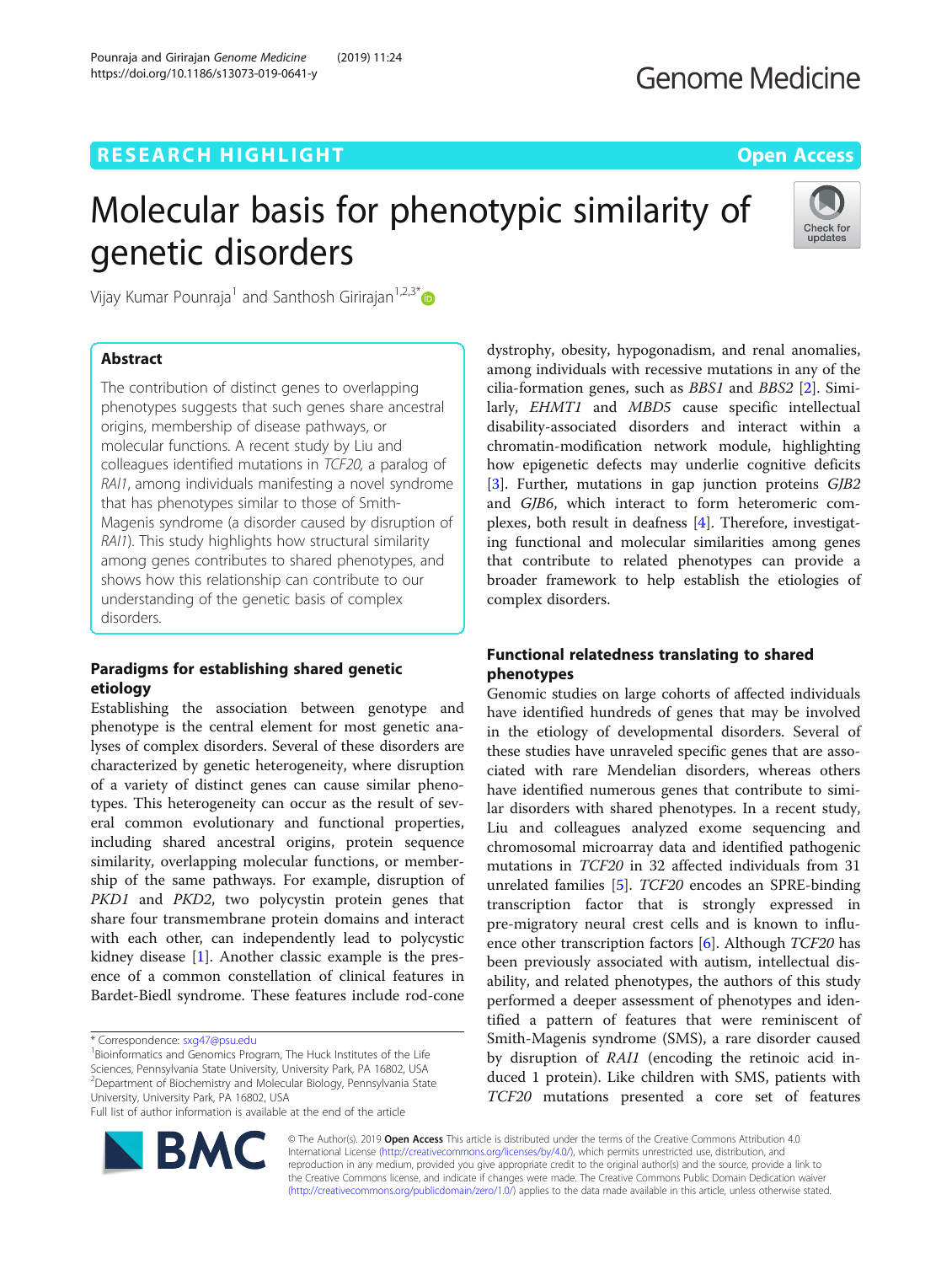

<span id="page-1-0"></span>

including facial dysmorphology, hypotonia, seizures, and sleep disturbance.

Liu and colleagues found that commonalities in gene structure and function between TCF20 and RAI1 could explain the shared core clinical features and molecular effects [[5](#page-2-0)]. In fact, TCF20 shares several essential protein domains with RAI1, including N-terminal transactivation domains, zinc-finger-like plant homeodomains (PHD), and nuclear localization signal domains [\[6\]](#page-2-0). The high sequence homology and conservation of specific domain combinations between *TCF20* and *RAI1* is attributed to a gene duplication event that occurred during early vertebrate evolution [[5](#page-2-0)]. For example, the chromatin-binding PHD domain is highly conserved in both *TCF20* and *RAI1*, and a patient with a missense mutation in the PHD domain of TCF20 presented with strong SMS-like features [\[5\]](#page-2-0). In fact, several PHD domain-containing genes are involved in chromatin modification and transcriptional regulation functions, and are therefore relevant not only to SMS and TCF20-associated disorders but also to several other disorders, including NSD1 and Sotos syndrome, CREBBP and Rubinstein-Taybi syndrome, DPF2 and Coffin-Siris syndrome, and KMT2D and Kabuki syndrome [\[7\]](#page-2-0).

This study adds TCF20 to a growing list of genes that cause SMS-like phenotypes and to the list of disorders

that should be considered in differential diagnosis. In fact, previous studies on individuals who presented with features typical of SMS but did not carry RAI1 mutations found that these individuals had mutations in: MBD5, which were associated with a set of SMS-like neurodevelopmental features and with autism; EHMT1, the causative gene for Kleefstra syndrome; PHF21A, which is associated with Potocki-Shaffer syndrome; or TCF4, which is associated with Pitt-Hopkins syndrome. Furthermore, Loviglio and colleagues [[8\]](#page-2-0) identified POGZ, BRD2, KDM5C, and ZBTB17 within an RAI1-associated network, and Berger and colleagues [[9](#page-2-0)] identified DEAF1 and IQSEC2, whose disruption resulted in phenotypes overlapping with those associated with SMS. As the network of genes associated with SMS-like phenotypes grows, it is likely that some of these genes traverse pathways related to common disorders including autism, cognitive defects, and sleep abnormalities.

### A protein domain-centric view of disease

With the emergence of the deep phenotyping and genome sequencing of large cohorts of individuals as part of clinical care and precision-medicine initiatives, future studies will expand upon the approach outlined by Liu and colleagues to identify novel instances of phenotypic